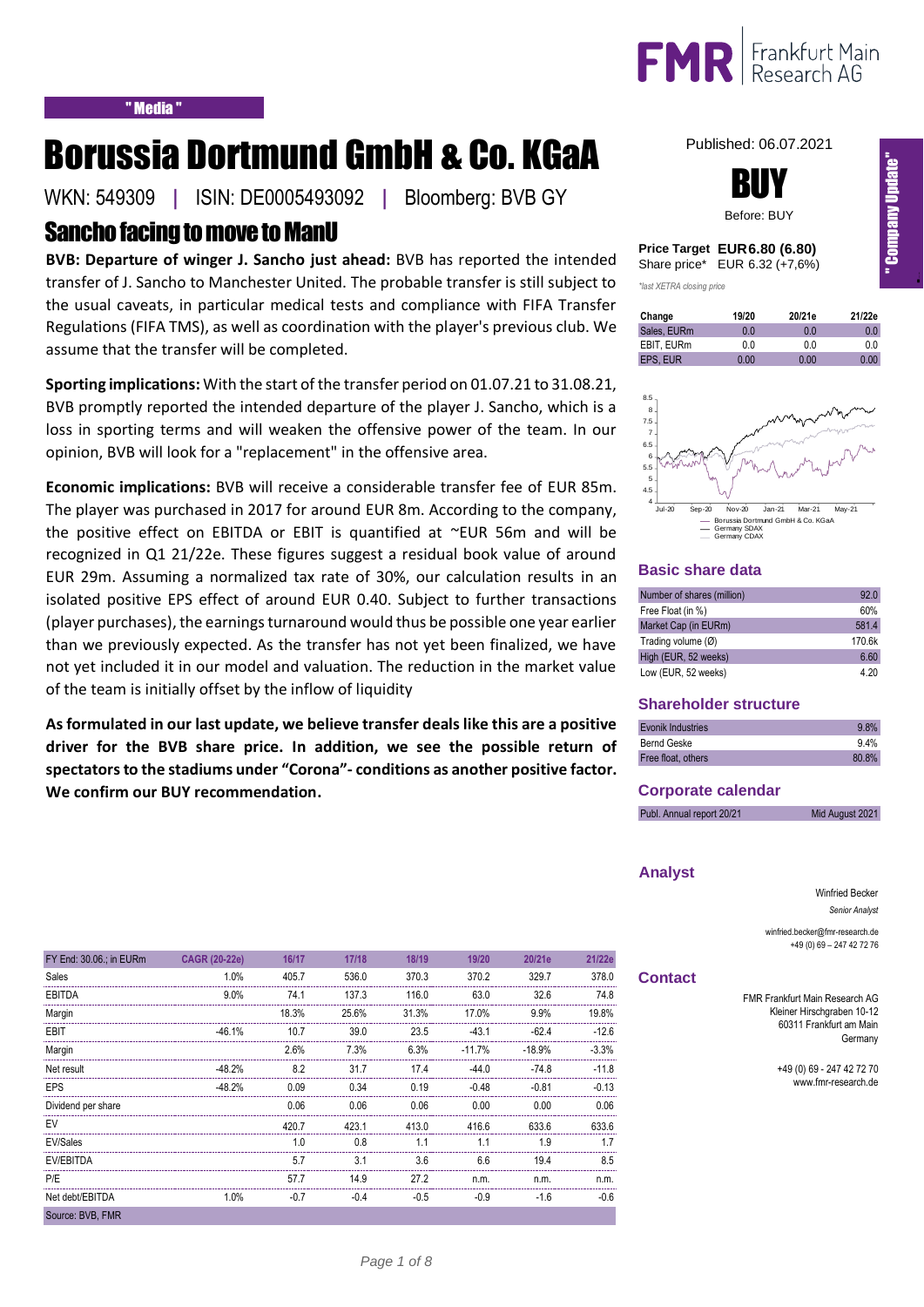# *Valuation*

# **Bor. Dortmund: Valuation**

|                                                   |                           | 05.07.2021           |
|---------------------------------------------------|---------------------------|----------------------|
| <b>EURm</b>                                       | <b>Present Value (PV)</b> | <b>PV/Share, EUR</b> |
| Team squad value                                  | 587.0                     | 6.38                 |
| Discount (to reach marketable team squad value)   | $-30%$                    |                      |
| Marketable team squad value                       | 410.9                     | 4.47                 |
| Stadium                                           | 235.0                     | 2.55                 |
| <b>Brand value</b>                                | 234.0                     | 2.54                 |
| End of Sport Five contract (saved, discounted CF) | 232.0                     | 2.52                 |
| 1 & 1 neuer jersey sponsor                        | 50.0                      | 0.54                 |
| <b>Total Present Value</b>                        | 1,161.9                   | 12.63                |
| Net excess cash (as of EO FY 19/20)               | $-4.7$                    | $-0.05$              |
| Corona impact on EBITDA                           | $-119.0$                  | $-1.29$              |
| <b>Fair value</b>                                 | 1,038.2                   | 11.28                |
| Discount                                          |                           | -40%                 |
| <b>Price target</b>                               |                           | 6.77                 |

*Source: transfermarkt.de, FMR*

# *Sport events calendar*

| $01.07. - 31.08.$ | Tranfer period (Bundesliga)                                                                                                                       |
|-------------------|---------------------------------------------------------------------------------------------------------------------------------------------------|
| $23.07 - 31.07$ . | Training Camp (five test matches are planned)                                                                                                     |
| $06.08 - 09.08$   | First main round in the DFB Cup                                                                                                                   |
| $13.08 - 15.08$   | First matchday of the new Bundesliga season 21/22;<br>opponent: Eintracht Frankfurt; subsequent matches<br>against SC Freiburg and TSG Hoffenheim |
| 17.08.            | Super Cup final: BVB - Bayern Munich                                                                                                              |
| 26.08.            | Draw for group stage of UEFA Champions League (UCL)                                                                                               |
| $14.09 - 15.09.$  | 1st matchday UCL group stage                                                                                                                      |
| $28.09 - 29.09$ . | 2nd matchday UCL group stage                                                                                                                      |
| 14.05.'22         | Bundesliga: Last matchday                                                                                                                         |
| 28.05.'22         | UCL Final (St. Petersburg)                                                                                                                        |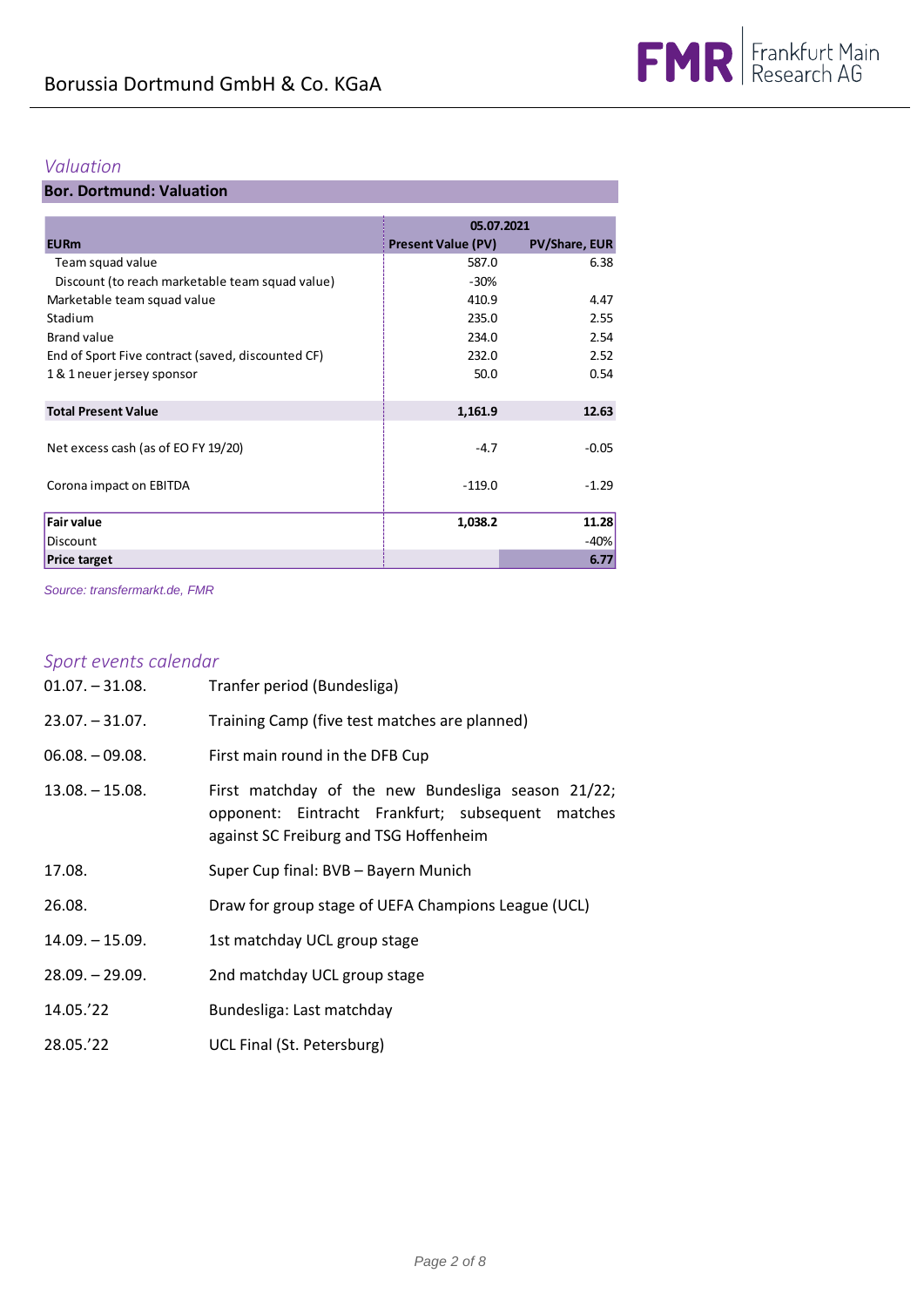# Appendix

**P&L**

| in EURm (IFRS)                                     | 17/18    | 18/19    | 19/20    | 20/21e   | 21/22e   |
|----------------------------------------------------|----------|----------|----------|----------|----------|
| <b>Revenues</b>                                    | 536.0    | 370.3    | 370.2    | 329.7    | 378.0    |
| YoY growth                                         | 0.0%     | $-30.9%$ | 0.0%     | $-10.9%$ | 14.6%    |
| Cost of revenues                                   | $-20.1$  | $-21.3$  | $-22.4$  | $-21.4$  | $-23.4$  |
| as % of revenues                                   | $-3.8%$  | $-5.8%$  | $-6.1%$  | $-6.5%$  | $-6.2%$  |
| <b>Gross Profit</b>                                | 515.9    | 349.0    | 347.8    | 308.3    | 354.6    |
| as % of revenues                                   | 96.3%    | 94.2%    | 93.9%    | 93.5%    | 93.8%    |
| Personnel costs                                    | $-186.7$ | $-205.1$ | $-215.1$ | $-197.8$ | $-196.6$ |
| as % of revenues                                   | $-34.8%$ | $-55.4%$ | $-58.1%$ | $-60.0%$ | $-52.0%$ |
| Other operating income/expenses                    | $-191.9$ | $-27.9$  | $-69.8$  | $-77.8$  | $-83.2$  |
| as % of revenues                                   | $-35.8%$ | $-7.5%$  | $-18.8%$ | $-23.6%$ | $-22.0%$ |
| <b>EBITDA reported</b>                             | 137.3    | 116.0    | 63.0     | 32.6     | 74.8     |
| as % of revenues                                   | 25.6%    | 31.3%    | 17.0%    | 9.9%     | 19.8%    |
|                                                    | $-98.3$  | $-92.5$  | $-106.1$ | $-95.0$  | $-87.4$  |
| Depreciation and amortisation (incl. PPA)          |          |          |          |          |          |
| as % of revenues                                   | $-18.3%$ | $-25.0%$ | $-28.7%$ | $-28.8%$ | $-23.1%$ |
| <b>Reported EBIT</b>                               | 39.0     | 23.5     | $-43.1$  | $-62.4$  | $-12.6$  |
| as % of revenues                                   | 7.3%     | 6.3%     | $-11.7%$ | $-18.9%$ | $-3.3%$  |
| Net financial results incl. equity results         | $-4.4$   | $-1.7$   | $-3.5$   | $-1.9$   | $-1.3$   |
| <b>EBT (Earnings before income taxes)</b>          | 34.6     | 21.8     | $-46.6$  | $-64.2$  | $-13.9$  |
| as % of revenues                                   | 6.5%     | 5.9%     | $-12.6%$ | $-19.5%$ | $-3.7%$  |
| Income taxes                                       | $-2.9$   | $-4.4$   | 2.6      | $-10.6$  | 2.1      |
| as % of EBT                                        | $-8.4%$  | $-20.2%$ | $-5.6%$  | 16.5%    | $-15.0%$ |
| Income from continuing operations                  | 31.7     | 17.4     | $-44.0$  | $-74.8$  | $-11.8$  |
| as % of revenues                                   | 5.9%     | 4.7%     | $-11.9%$ | $-22.7%$ | $-3.1%$  |
| Income from discontinuing operations, net of taxes | 0.0      | 0.0      | 0.0      | 0.0      | 0.0      |
| <b>Net income</b>                                  | 31.7     | 17.4     | $-44.0$  | $-74.8$  | $-11.8$  |
| Minorities                                         | 0.0      | 0.0      | 0.0      | 0.0      | 0.0      |
| Net income attributable to shareholders            | 31.7     | 17.4     | $-44.0$  | $-74.8$  | $-11.8$  |
| as % of revenues                                   | 5.9%     | 4.7%     | $-11.9%$ | $-22.7%$ | $-3.1%$  |
| Shares outstanding (in m)                          |          |          |          |          |          |
|                                                    | 92.0     | 92.0     | 92.0     | 92.0     | 92.0     |
| Basic earnings per share (EUR)                     | 0.34     | 0.19     | $-0.48$  | $-0.81$  | $-0.13$  |

*Source: BVB, FMR*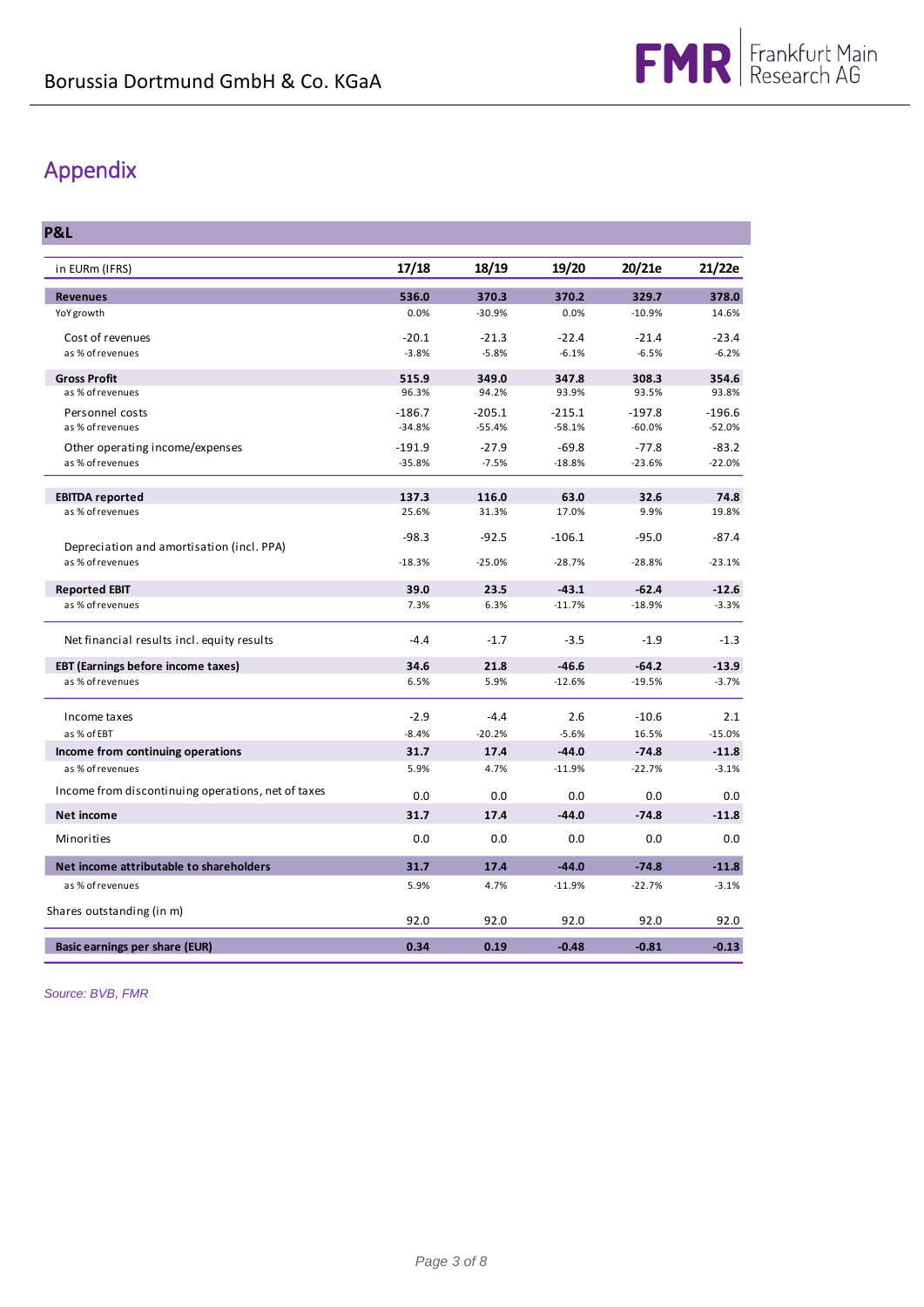## **Balance sheet**

| in EURm (IFRS)                                                            | 17/18      | 18/19      | 19/20       | 20/21e      | 21/22e      |
|---------------------------------------------------------------------------|------------|------------|-------------|-------------|-------------|
| <b>Assets</b>                                                             |            |            |             |             |             |
| <b>Non-current assets</b>                                                 | 351.4      | 371.7      | 441.5       | 432.5       | 415.2       |
| as % of total assets                                                      | 72.4%      | 74.3%      | 85.2%       | 86.9%       | 85.0%       |
| Intangible assets (incl. Goodwill)                                        | 120.3      | 163.7      | 229.7       | 224.7       | 214.7       |
| Property, plant and equipment                                             | 180.7      | 184.0      | 193.0       | 189.0       | 181.7       |
| Long-term investments                                                     | 0.4        | 0.4        | 0.4         | 0.4         | 0.4         |
| Deferred tax assets, long-term                                            | 0.0        | 0.0        | 0.0         | 0.0         | 0.0         |
| Other assets                                                              | 50.0       | 23.6       | 18.4        | 18.4        | 18.4        |
| <b>Current assets</b>                                                     | 134.2      | 128.4      | 76.5        | 65.1        | 73.4        |
| as % of total assets                                                      | 27.6%      | 25.7%      | 14.8%       | 13.1%       | 15.0%       |
| Inventories                                                               | 5.6        | 4.6        | 6.8         | 6.6         | 6.8         |
| Accounts receivable and other assets                                      | 68.5       | 66.1       | 66.1        | 56.8        | 59.1        |
| Current income tax claims                                                 | 0.6        | 1.8        | 0.4         | 0.4         | 0.4         |
| Cash and cash equivalents                                                 | 59.5       | 55.9       | 3.3         | 1.2         | 7.2         |
| <b>Total assets</b>                                                       | 485.6      | 500.1      | 518.0       | 497.6       | 488.7       |
| Shareholders' equity and liabilities                                      |            |            |             |             |             |
| Shareholders' equity                                                      | 343.6      | 354.9      | 305.5       | 230.7       | 218.9       |
| as % of total equity and liabilities                                      | 70.8%      | 71.0%      | 59.0%       | 46.4%       | 44.8%       |
| Subscribed capital                                                        | 92.0       | 92.0       | 92.0        | 92.0        | 92.0        |
| Capital reserve                                                           | 251.7      | 263.0      | 213.6       | 213.6       | 213.6       |
| Treasury stocks                                                           | $-0.1$     | $-0.1$     | $-0.1$      | $-0.1$      | $-0.1$      |
| Other equity items                                                        | 0.0        | 0.0        | 0.0         | $-74.8$     | $-86.6$     |
| Minority interest on equity                                               | 0.0        | 0.0        | 0.0         | 0.0         | 0.0         |
| Non-current provisions/liabilities                                        | 24.1       | 18.8       | 89.9        | 91.6        | 95.3        |
| as % of total equity and liabilities                                      | 5.0%       | 3.8%       | 17.4%       | 18.4%       | 19.5%       |
| Non-current pension provisions                                            | 0.0        | 0.0        | 0.0         | 0.0         | 0.0         |
| Other non-current provisions                                              | 1.1        | 1.7        | 0.2         | 0.2         | 0.2         |
| Non-current financial liabilities<br>Non-current deferred tax liabilities | 6.7<br>0.0 | 8.4<br>0.0 | 20.1<br>0.0 | 21.1<br>0.0 | 21.3<br>0.0 |
| Other non-current liabilities                                             | 16.3       | 8.7        | 69.6        | 70.3        | 73.8        |
| <b>Current liabilities and provisions</b>                                 | 117.9      | 126.4      | 122.6       | 175.3       | 174.5       |
| as % of total equity and liabilities                                      | 24.3%      | 25.3%      | 23.7%       | 35.2%       | 35.7%       |
| Other provisions                                                          | 24.7       | 25.5       | 3.6         | 3.7         | 3.8         |
| <b>Financial liabilities</b>                                              | 2.0        | 3.1        | 12.4        | 31.7        | 32.7        |
| Accounts payable                                                          | 54.6       | 60.7       | 67.4        | 74.2        | 74.2        |
| Current prepayments received                                              | 0.0        | 0.0        | 0.0         | 0.0         | 0.0         |
| Tax liabilities                                                           | 2.0        | 3.5        | 0.0         | 0.0         | 0.0         |
| Current deferred tax liabilities                                          | 0.0        | 0.0        | 0.0         | 0.0         | 0.0         |
| Other liabilities                                                         | 34.7       | 33.7       | 39.1        | 65.7        | 63.7        |
| Advance payments received                                                 | 0.0        | 0.0        | 0.0         | 0.0         | 0.0         |
| <b>Total equity and liabilities</b>                                       | 485.6      | 500.1      | 518.0       | 497.6       | 488.7       |

*Source: BVB, FMR*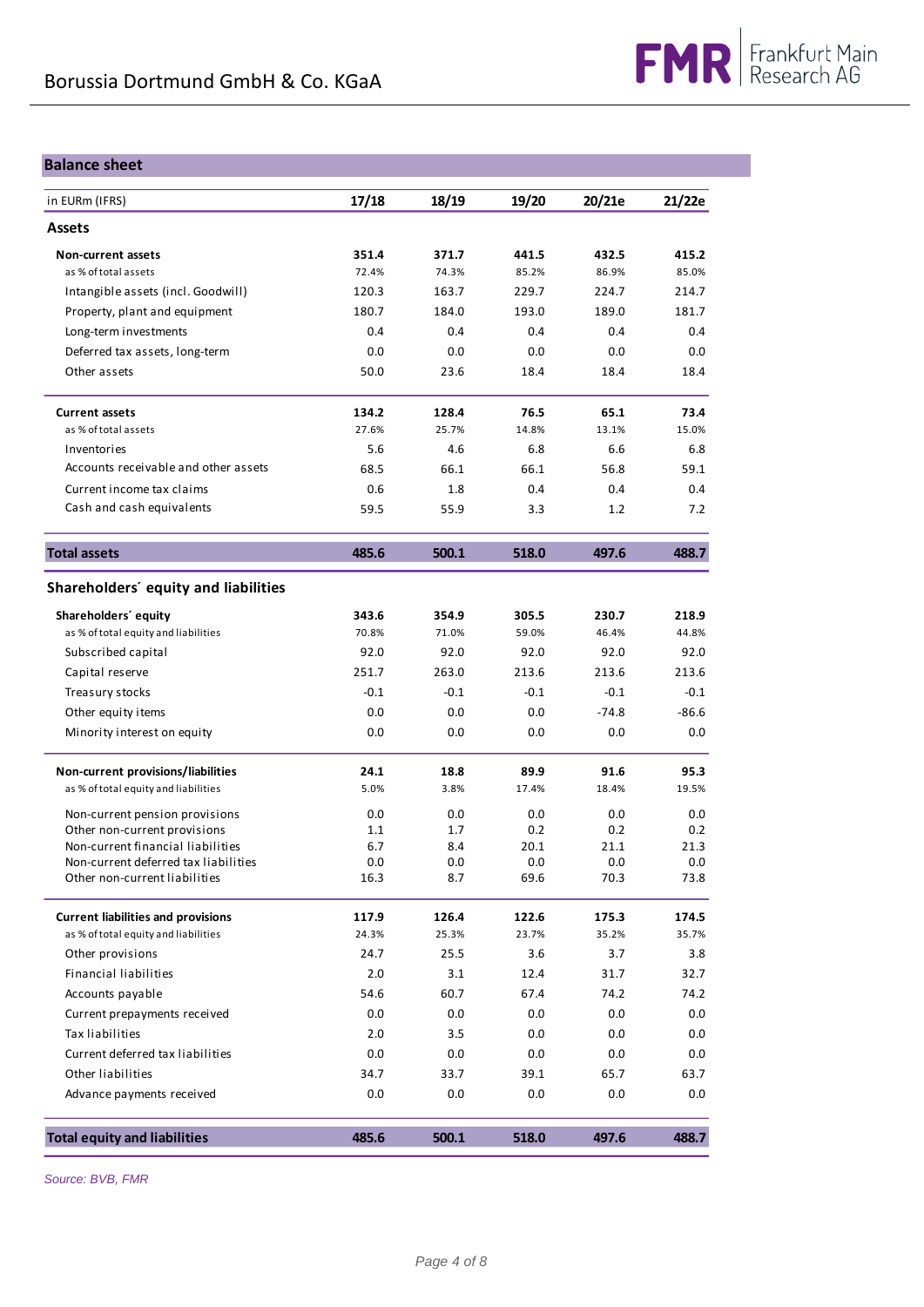# **Cashflow Statement**

| in EURm (IFRS)                                                 | 17/18    | 18/19   | 19/20   | 20/21e  | 21/22e  |
|----------------------------------------------------------------|----------|---------|---------|---------|---------|
| <b>EBT</b>                                                     | 34.6     | 21.8    | $-46.6$ | $-64.2$ | $-13.9$ |
| Depreciation and amortisation                                  | 90.6     | 90.1    | 106.1   | 95.0    | 87.4    |
| Change in pension and similar provisions                       |          |         |         |         |         |
| Other transactions incl. non-cash                              | 48.8     | $-88.9$ | $-41.9$ | $-32.2$ | 9.0     |
| Change in Working Capital                                      | $-3.6$   | 5.7     | $-18.0$ | 42.8    | $-4.2$  |
| Cashflow from operating activities                             | 170.4    | 28.7    | $-0.4$  | 41.4    | 78.3    |
| <b>CAPEX</b>                                                   | $-142.7$ | $-23.6$ | $-50.9$ | $-86.0$ | $-70.1$ |
| Change in consolidation, net cash                              | 0.0      | 0.0     | 0.0     | 0.0     | 0.0     |
| Other investing activities                                     | 0.0      | 0.1     | 0.1     | 0.0     | 0.0     |
| <b>Cashflow from investing activities</b>                      | $-142.7$ | $-23.5$ | $-50.8$ | $-86.0$ | $-70.1$ |
| Change in debt                                                 | 0.0      | 0.0     | 0.0     | 20.3    | 1.2     |
| Net proceeds from capital increase & right capital & change in |          |         |         |         |         |
| capital reserve                                                | 0.0      | 0.0     | 0.0     | 0.0     | 0.0     |
| Dividend payments                                              | $-5.5$   | $-5.5$  | $-5.5$  | 0.0     | 0.0     |
| Acquisition of treasury shares & minority stakes               | 0.0      | 0.0     | 0.0     | 0.0     | 0.0     |
| Other financing activities                                     | $-11.9$  | $-3.3$  | $-3.9$  | $-1.9$  | $-1.3$  |
| <b>Cashflow from financing activities</b>                      | $-17.4$  | $-8.8$  | $-9.4$  | 18.5    | $-0.2$  |
| Total change in cash and cash equivalents                      | 10.2     | $-3.6$  | $-60.6$ | $-26.2$ | 8.0     |
| Effect of exchange rate changes on cash                        | 0.0      | 0.0     | 0.1     | 0.0     | 0.0     |
| Other changes in cash and cash equivalents                     | 0.0      | 0.0     | 0.0     | 0.0     | 0.0     |
| Cash and cash equivalents at the start of the period           | 49.3     | 59.5    | 55.9    | $-4.7$  | $-30.8$ |
| Cash and cash equivalents: End of period                       | 59.5     | 55.9    | $-4.7$  | $-30.8$ | $-22.8$ |
| of which                                                       |          |         |         |         |         |
| Cash and equivalents                                           | 59.5     | 55.9    | 3.3     | 1.2     | 7.2     |
| Current account                                                | 0.0      | 0.0     | $-8.0$  | $-32.0$ | $-30.0$ |

*Source: BVB, FMR*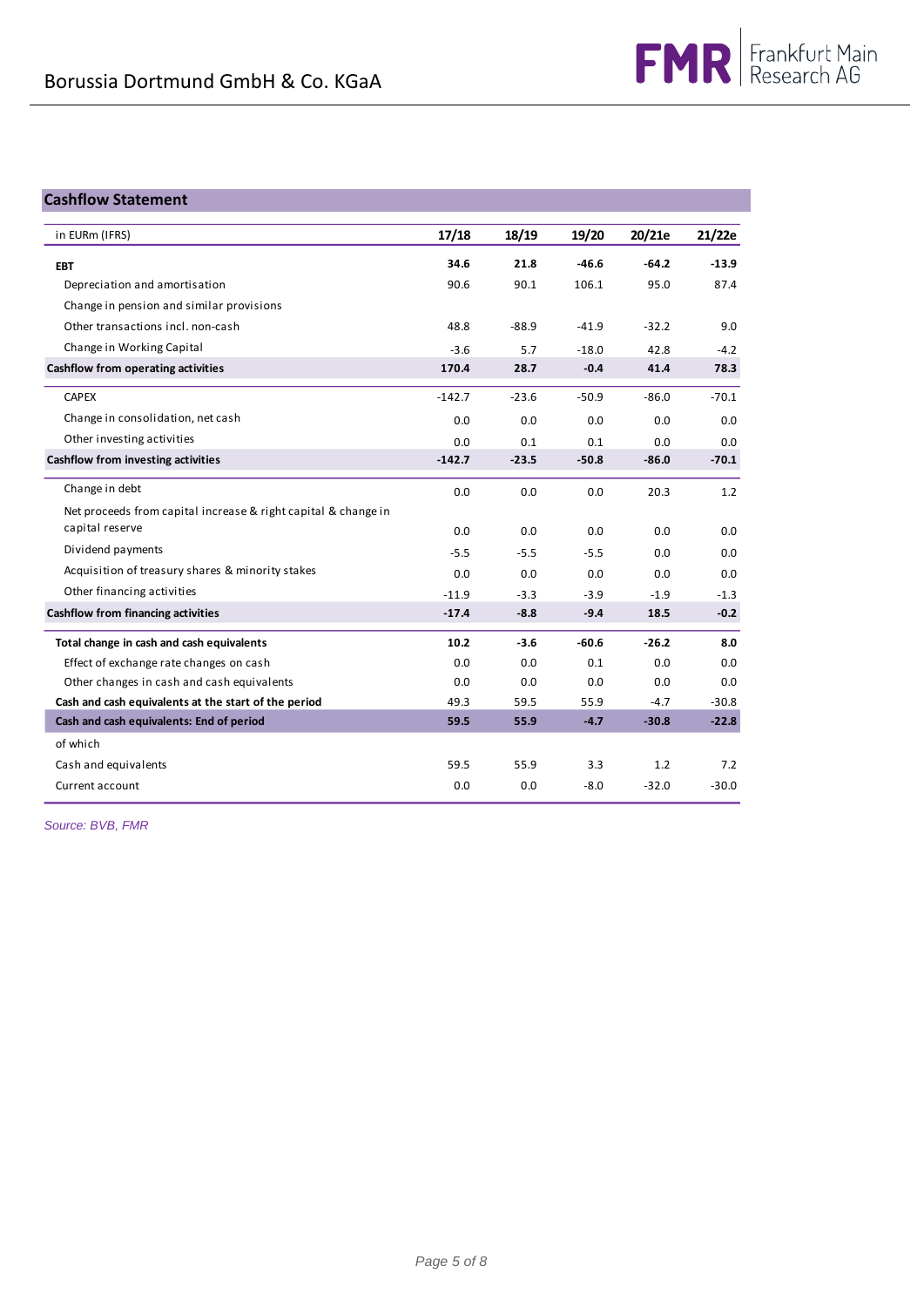

**Declaration of liability (disclaimer) and mandatory details pursuant to Section 85 Securities Trading Act (WpHG), EU Market Abuse Regulation (EU Regulation No. 596/2014), Delegated Regulation 2016/958 and Delegated Regulation 2017/565 including details of possible conflicts of interest (disclosures), the author and the responsible supervisory authority**

The following details inform the reader about the legal provisions that are to be observed when compiling financial analyses.

#### **1. Declaration of liability**

When producing an analysis, we have procured the actual details from the sources available to us that are generally deemed to be reliable. We cannot make any claim regarding the accuracy and completeness of such information. The recommendations and/or prognoses made by us on the basis of these actual details constitute non-binding value judgments made at the time of compilation of the study and represent the opinion of the author. Subsequent changes cannot be taken into account. FMR Frankfurt Main Research AG shall not be liable for damages of any kind in relation to any incomplete or incorrect information and FMR Frankfurt Main Research AG shall not be liable for indirect and/or direct damages and/or consequential damages. In particular, FMR Frankfurt Main Research AG shall not be liable for statements, plans or other details contained in this investment advice in relation to the company being investigated, its affiliated companies, strategies, market and/or competition situation, economic and/or legal framework conditions etc. Although the investment advice was compiled using full diligence, errors or omissions cannot be excluded. FMR Frankfurt Main Research AG, its shareholders and employees shall not be liable for the correctness or completeness of statements, assessments, recommendations or conclusions derived from the information contained in this analysis.

If an investment recommendation is provided in the context of an existing contractual relationship, e.g. financial advice or a similar service, FMR Frankfurt Main Research AG's liability shall be limited to gross negligence and intent. Should key details be omitted, FMR Frankfurt Main Research AG shall be liable for ordinary negligence. The liability of FMR Frankfurt Main Research AG shall be restricted to the amount of typical and foreseeable damages.

The study does not constitute an offer or request to acquire shares. Our information and recommendations in this study do not constitute individual investment advice and may therefore not be suitable, or may only be of limited suitability, for individual investors depending on the specific investment goals, the investment horizon or individual investment situation. With the compilation and distribution of this study we are not engaged in an investment advisor or portfolio management capacity for any persons. This study cannot replace the need for investment advice in any case.

The estimates, particularly prognoses and price expectations, may not be achieved. The work and all parts thereof are protected by copyright. All use outside the scope of copyright law is impermissible and prosecutable. This shall apply in particular to duplications, translations, microfilms, the saving and processing of the entire content or parts of the content on electronic media.

It is possible that shareholders, managers or employees of FMR Frankfurt Main Research AG or its affiliated companies have a position of responsibility in the companies named in the analysis, e.g. as a member of the supervisory board. The opinions contained in this investment advice may be amended without notice. All rights are reserved.

#### **2. Mandatory details**

a) First publication: 06.07.2021,

b) Time conditions of expected updates: quarterly

c) Supervisory authority: Federal Financial Supervisory Authority (Bundesanstalt für Finanzdienstleistungsaufsicht), Marie-Curie-Straße 24- 28, 60439 Frankfurt am Main

d) Previous analyses: No analysis was published in the 12 months before publication of this analysis that contains a recommendation for a specific investment decision which contradicts this analysis.

e) The analysis was made available to the issuer, to the extent that is legally permissible, before publication and was not amended thereafter.

f) All prices and price developments listed in the analysis are based on closing prices insofar as no contradictory details were provided about prices and price developments.

#### **3. Disclosures**

Neither FMR Frankfurt Main Research AG nor an affiliated company, nor any person who contributed to the compilation

(i.) has an involvement in the share capital of the issuer of at least 5 per cent;

(ii.) was involved in the management of a syndicate within the past five months that issued financial instruments of the issuer in the context of a public tender;

(iii.) managed financial instruments of the issuer on a market by means of concluding purchase or sale agreements: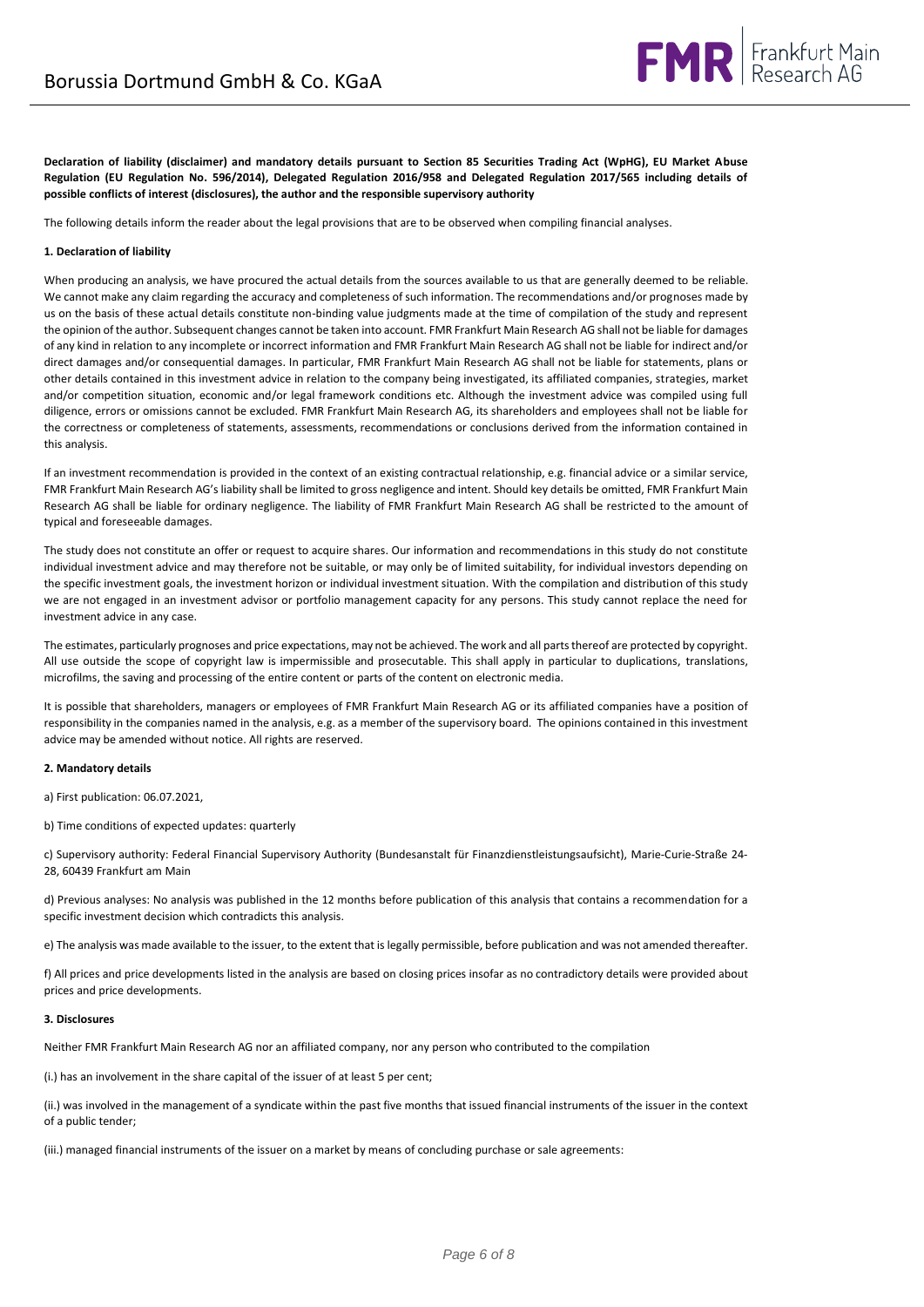(iv.) has, within the past twelve months, concluded an agreement regarding services in connection with investment banking business or received a service or performance promise from such agreement, with issuers which either themselves or the financial instruments thereof, are the subject of the financial analysis;

(v.) is in possession of a net sales or purchase position which exceeds the threshold of 0.5% of the total issued share capital of the issuer;

(vi.) has concluded an agreement regarding the preparation of investment recommendations with the issuer.

(vii.) has other significant interests with regard to the company being analysed, for example clients with the company being analysed.

**Company Disclosure(s)**

Borussia Dortmund GmbH & Co. KGaA vi

Recommendation history over last 12 months:

| Date       | Recommendation | Share price at publication date (EUR) | Price target (EUR) |
|------------|----------------|---------------------------------------|--------------------|
| 03.03.2020 | <b>BUY</b>     | 7.72                                  | 10.50              |
| 18.03.2020 | <b>BUY</b>     | 4.63                                  | 9.00               |
| 11.05.2020 | <b>BUY</b>     | 6.75                                  | 8.00               |
| 03.07.2020 | <b>BUY</b>     | 6.07                                  | 8.00               |
| 18.08.2020 | <b>BUY</b>     | 5.70                                  | 8.00               |
| 09.11.2020 | <b>BUY</b>     | 4.66                                  | 6.00               |
| 18.12.2020 | <b>BUY</b>     | 5.59                                  | 6.00               |
| 12.02.2021 | <b>BUY</b>     | 5.14                                  | 6.00               |
| 03.03.2021 | <b>BUY</b>     | 5.75                                  | 6.00               |
| 27.05.2021 | <b>BUY</b>     | 6.13                                  | 6.80               |
| 06.07.2021 | <b>BUY</b>     | 6.32                                  | 6.80               |

#### **4. Creation and distribution**

a) Responsibility for creation and distribution

FMR Frankfurt Main Research AG

Registered office: Frankfurt am Main; Commercial Register No. HRB 113537, Frankfurt am Main district court; Chairman: Marcus Silbe

b) Issuer

Winfried Becker, Senior Analyst

c) This study may only be used for the internal purposes of the addressee within the EEA or Switzerland.

#### **5. Investment recommendation details**

Investment recommendation details - stocks:

**BUY**: In our opinion, the stock will demonstrate an absolute price gain of at least 10 % in a 12-month period.

**HOLD**: In our opinion, the stock will not exceed or fall below an absolute price gain or loss of 10% in a 12-month period.

**Sell**: In our opinion, the stock will demonstrate an absolute price loss of at least 10 % in a 12-month period.

#### **6. Sensitivity of the evaluation parameters**

The figures from profit and loss calculations, cash flow statements and balance sheets which form the basis of the company evaluation are date-related estimates and therefore subject to risks. These may change at any time without prior notice. Regardless of the evaluation methods used, there are significant risks that the price goal/trend will not be achieved within the expected time frame. The risks include unforeseeable changes with regard to competition pressure, demand for the products of an issuer and the offer situation with respect to materials required for production as well as non-occurrence of the assumed development. Such deviations may be the result of changes relating to technology and changes relating to the economy, legal situation and exchange rates. No claim is made that this statement of evaluation methods and risk factors is complete.

#### **7. Key sources of information**

We have acquired the information upon which this document is based from sources that we consider in principle to be reliable. However, we have not verified all this information. Therefore, we cannot guarantee or ensure the accuracy, completeness or correctness of the